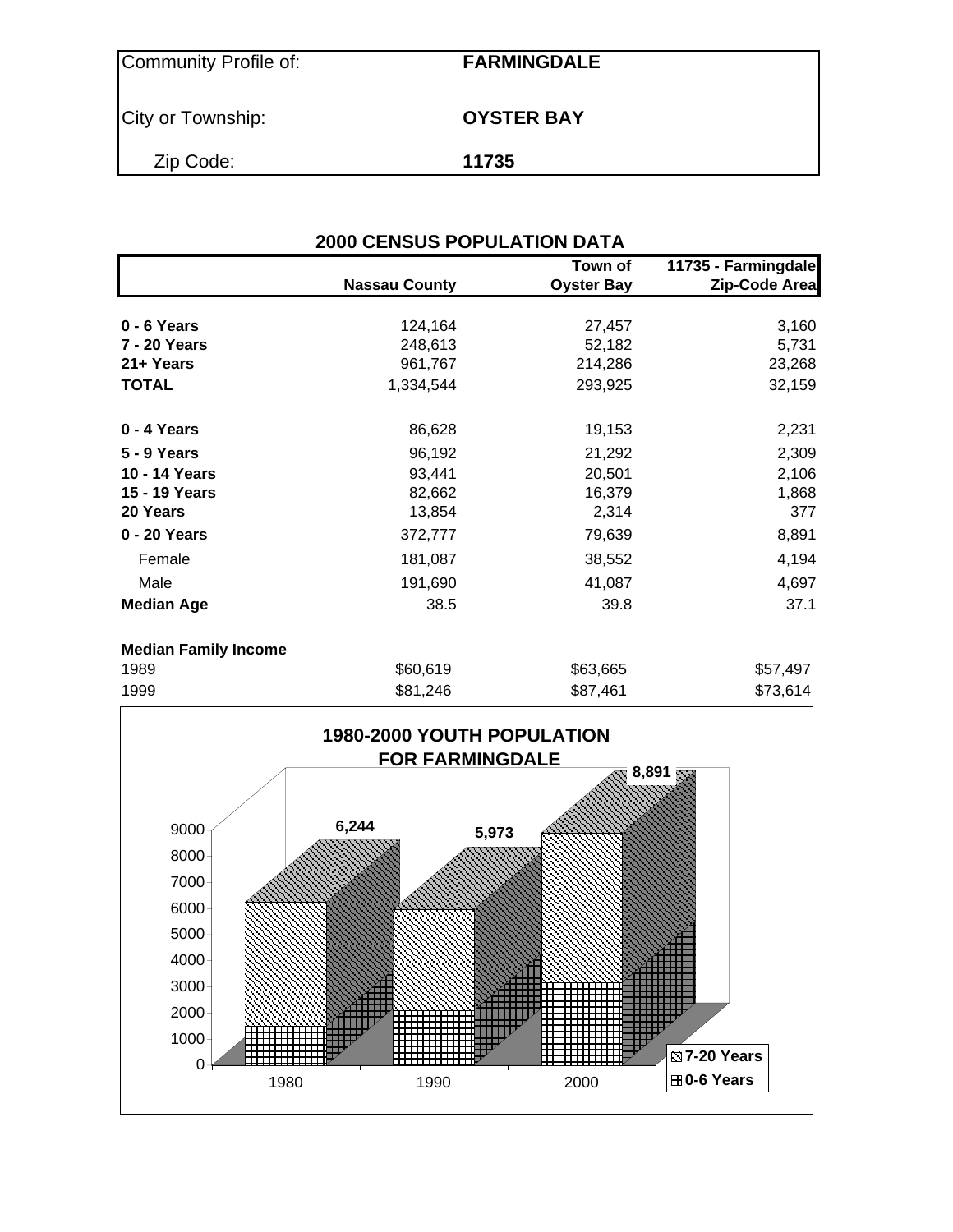# **2000 POPULATION PROJECTION DATA**

|                                                                            | <b>Nassau County</b> | <b>Town of</b><br><b>Oyster Bay</b> | 11735 - Farmingdale<br>Zip-Code Area |  |  |  |  |  |
|----------------------------------------------------------------------------|----------------------|-------------------------------------|--------------------------------------|--|--|--|--|--|
|                                                                            |                      |                                     |                                      |  |  |  |  |  |
| $0 - 6$ Years                                                              | 118,978              | 22,496                              | 2,567                                |  |  |  |  |  |
| 7 - 20 Years                                                               | 231,792              | 49,305                              | 7,885                                |  |  |  |  |  |
| 21+ Years                                                                  | 978,505              | 218,082                             | 32,307                               |  |  |  |  |  |
| <b>TOTAL</b>                                                               | 1,329,275            | 289,884                             | 42,759                               |  |  |  |  |  |
|                                                                            |                      |                                     |                                      |  |  |  |  |  |
| $0 - 4$ Years                                                              | 83,639               | 16,110                              | 1,791                                |  |  |  |  |  |
| $\vert$ 5 - 9 Years                                                        | 90,106               | 16,875                              | 2,207                                |  |  |  |  |  |
| 10 - 14 Years                                                              | 82,042               | 17,814                              | 2,885                                |  |  |  |  |  |
| 15 - 19 Years                                                              | 79,040               | 17,385                              | 2,963                                |  |  |  |  |  |
| 20 Years                                                                   | 15,943               | 3,618                               | 606                                  |  |  |  |  |  |
|                                                                            |                      |                                     |                                      |  |  |  |  |  |
| $\vert$ 0 - 20 Years                                                       | 350,770              | 71,801                              | 10,452                               |  |  |  |  |  |
| 1991-2000 FARMINGDALE POPULATION PROJECTIONS<br><b>FOR FOUR AGE GROUPS</b> |                      |                                     |                                      |  |  |  |  |  |
| 3,500                                                                      |                      |                                     |                                      |  |  |  |  |  |
| 3.000                                                                      |                      |                                     |                                      |  |  |  |  |  |

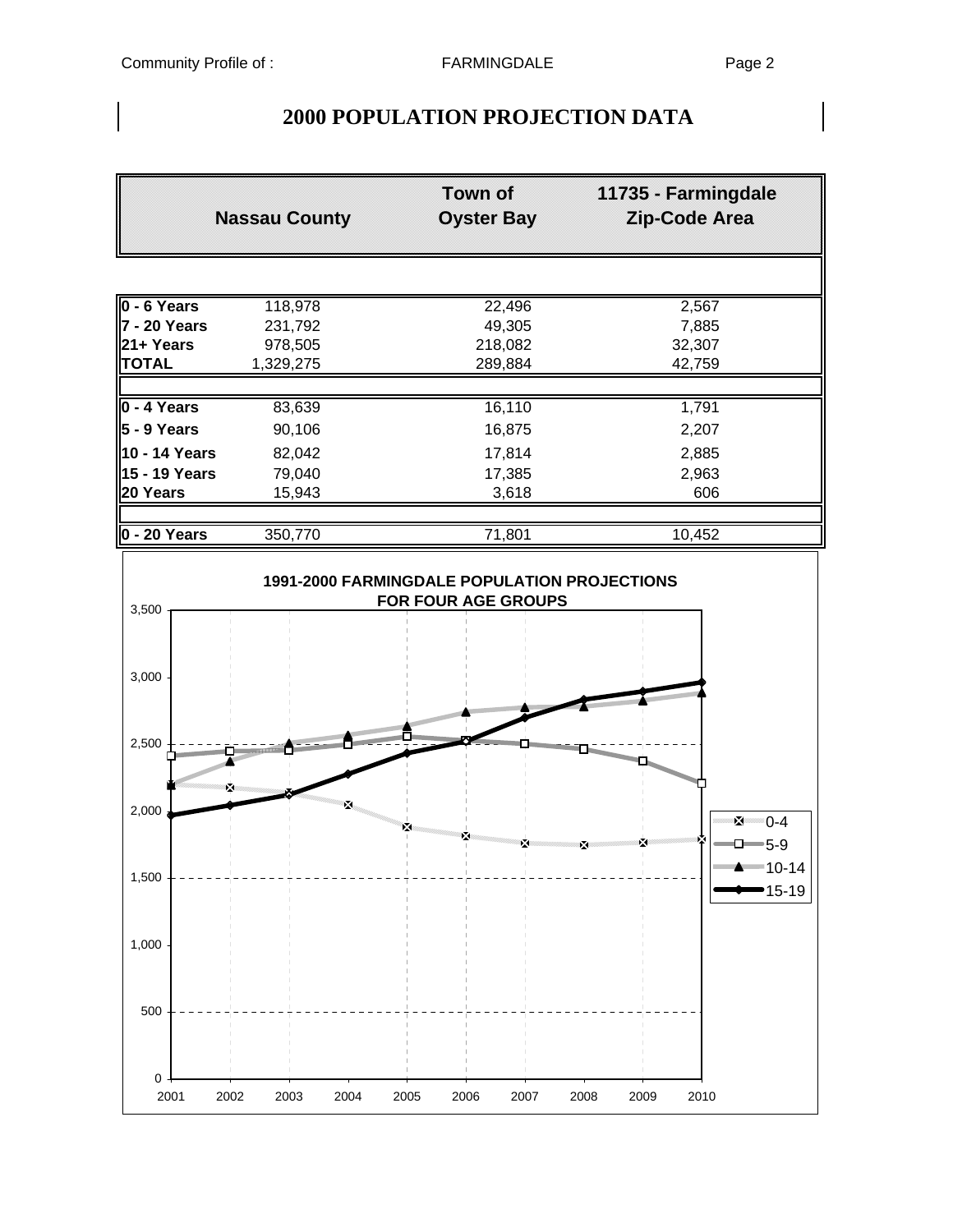.<br>M

|                    | <b>TEMPORARY ASSISTANCE TO</b><br><b>NEEDY FAMILIES (Formerly AFDC)</b><br>(NUMBER OF INDIVIDUALS)                                             |                                            |                                          |                                  |  |  |  |  |  |
|--------------------|------------------------------------------------------------------------------------------------------------------------------------------------|--------------------------------------------|------------------------------------------|----------------------------------|--|--|--|--|--|
|                    |                                                                                                                                                |                                            |                                          |                                  |  |  |  |  |  |
|                    |                                                                                                                                                |                                            | Town of                                  | 16-20 y                          |  |  |  |  |  |
| Year               |                                                                                                                                                | Nassau County                              | Oyster Bay                               | Zip-Code Area                    |  |  |  |  |  |
| 1985               |                                                                                                                                                | 15,963                                     | 1,051                                    | 110                              |  |  |  |  |  |
| 1986               |                                                                                                                                                | 15,337                                     | 946                                      | 146                              |  |  |  |  |  |
| 1987<br>1988       |                                                                                                                                                | 13,321<br>12,410                           | 807<br>782                               | 131<br>133                       |  |  |  |  |  |
| 1989               |                                                                                                                                                | 11,950                                     | 704                                      | 106                              |  |  |  |  |  |
| 1990               |                                                                                                                                                | 12,607                                     | 737                                      | 106                              |  |  |  |  |  |
| 1991               |                                                                                                                                                | 15,313                                     | 898                                      | 126                              |  |  |  |  |  |
| 1992               |                                                                                                                                                | 16,532                                     | 963                                      | 105                              |  |  |  |  |  |
| 1993               |                                                                                                                                                | 20,129                                     | 1,245                                    | 170                              |  |  |  |  |  |
|                    |                                                                                                                                                |                                            |                                          |                                  |  |  |  |  |  |
| 1994               |                                                                                                                                                | 20,622                                     | 1,366                                    | 205                              |  |  |  |  |  |
| 1995               |                                                                                                                                                | 20,229                                     | 1,211<br>954                             | 175<br>143                       |  |  |  |  |  |
| 1996<br>1997       |                                                                                                                                                | 17,800<br>14,940                           | 836                                      | 118                              |  |  |  |  |  |
| 1998               |                                                                                                                                                | 12,706                                     | 695                                      | 100                              |  |  |  |  |  |
| 1999               |                                                                                                                                                | 10,825                                     | 542                                      | 61                               |  |  |  |  |  |
| 2000               |                                                                                                                                                | 8,451                                      | 6,699                                    | 45                               |  |  |  |  |  |
| ຂ<br>Rate Per 1,00 | 16.00<br>$14.00 -$<br>12.00<br>10.00<br><b>AUURIP</b><br>8.00<br>6.00<br>4.00 <sub>1</sub><br>$2.00 -$<br>0.00<br>1988<br>1989<br>1990<br>1991 | mpm<br>e de Biblio<br>1992<br>1993<br>1994 | 1995                                     |                                  |  |  |  |  |  |
|                    | <b>DI Nassau County</b>                                                                                                                        |                                            | 1996<br>1997<br><b>B</b> Oyster Bay Town | 1998<br>1999<br>2000<br>□16-20 y |  |  |  |  |  |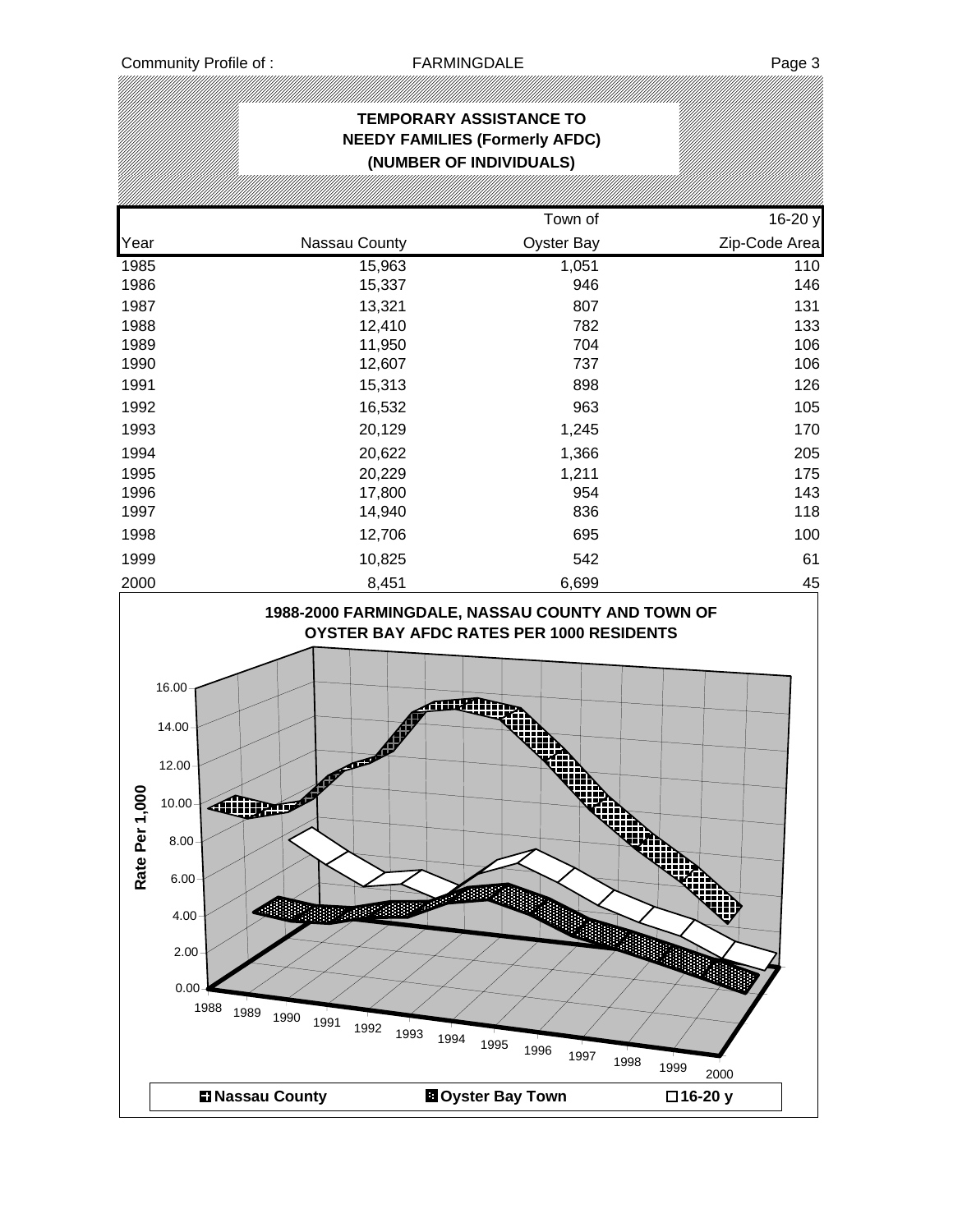Community Profile of : FARMINGDALE **Franch** Page 4

 $0.0 +$ 

 $10.0 -$ 

| COMMUNICATION PLOTING OF.<br><b>FARIVIIINGUALE</b><br>Page 4           |                  |                                                                           |                              |                         |  |  |
|------------------------------------------------------------------------|------------------|---------------------------------------------------------------------------|------------------------------|-------------------------|--|--|
| 11735 ZIP-CODE AREA RESIDENT YOUTH OFFENSES                            |                  |                                                                           |                              |                         |  |  |
| Year                                                                   | <b>Arrests</b>   | 7-15 Years Old<br><b>Station</b><br><b>Adjustments</b>                    | Subjects of<br>Investigation | <b>Totals</b>           |  |  |
| 1991                                                                   | $\overline{7}$   | 55                                                                        | 11                           | 73                      |  |  |
| 1992                                                                   | 11               | 36                                                                        | $\overline{7}$               | 54                      |  |  |
| 1993                                                                   | 20               | 52                                                                        | 19                           | 91                      |  |  |
| 1994                                                                   | 22               | 37                                                                        | 22                           | 81                      |  |  |
| 1995                                                                   | 18               | 53                                                                        | 19                           | 90                      |  |  |
| 1996                                                                   | 26               | 35                                                                        | 20                           | 81                      |  |  |
| 1997                                                                   | 13               | 46                                                                        | 16                           | 75                      |  |  |
| 1998<br>1999                                                           | $\sqrt{5}$<br>12 | 49<br>20                                                                  | 9<br>32                      | 64<br>76                |  |  |
|                                                                        |                  | 16-20 Years Old                                                           |                              |                         |  |  |
|                                                                        |                  | Subjects of                                                               |                              | <b>All Ages</b>         |  |  |
| Year                                                                   | <b>Arrests</b>   | Investigation                                                             | <b>Totals</b>                | <b>Total Incidents*</b> |  |  |
| 1991                                                                   | 53               | 47                                                                        | 100                          | 173                     |  |  |
| 1992                                                                   | 35               | 45                                                                        | 80                           | 134                     |  |  |
| 1993                                                                   | 56               | 38                                                                        | 94                           | 185                     |  |  |
| 1994                                                                   | 65               | 28                                                                        | 93                           | 174                     |  |  |
| 1995                                                                   | 62               | 43                                                                        | 105                          | 195                     |  |  |
| 1996                                                                   | 64               | 52                                                                        | 116                          | 197                     |  |  |
| 1997                                                                   | 63               | 38                                                                        | 101                          | 176                     |  |  |
| 1998                                                                   | 40               | 43                                                                        | 83                           | 147                     |  |  |
| 1999                                                                   | 47               | 31                                                                        | 84                           | 160                     |  |  |
| $60.0 -$<br>$50.0 -$<br>$40.0 -$<br>Rate Per 1,000<br>30.0<br>$20.0 -$ |                  | Farmingdale and Nassau County Youth Offense Rates Per 1,000:<br>1988-1999 |                              |                         |  |  |

\* Total incidents include arrests, station adjustments and subjects of investigation for 1988 - 1999. Totals may be greater than the the sum of disposition categories because of missing disposition data. Youth offenses do not include data on convictions.

<sup>1988</sup> <sup>1989</sup> <sup>1990</sup> <sup>1991</sup> <sup>1992</sup> <sup>1993</sup> <sup>1994</sup> <sup>1995</sup> <sup>1996</sup> <sup>1997</sup> <sup>1998</sup> <sup>1999</sup>

**Farmingdale Nassau County**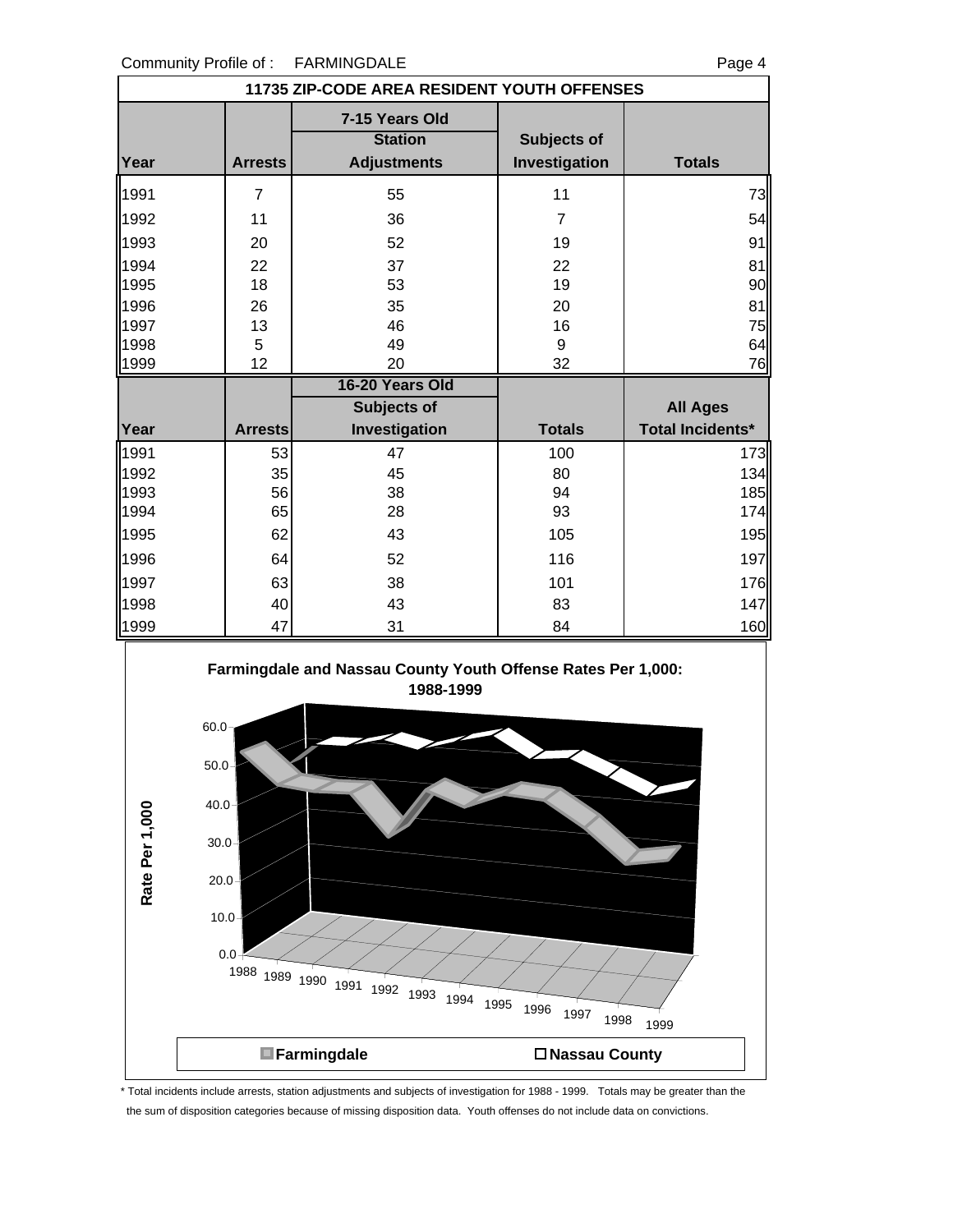Community Profile of : FARMINGDALE Page 5

|                | <b>11735 ZIP-CODE AREA RESIDENT YOUTH OFFENSES</b>                                        |                                                                   |                                               |                       |                    |                                   |              |                     |  |  |
|----------------|-------------------------------------------------------------------------------------------|-------------------------------------------------------------------|-----------------------------------------------|-----------------------|--------------------|-----------------------------------|--------------|---------------------|--|--|
|                | Youth Offense Rate Per 1000 Resident Youth<br><b>For Combined Offense Types and Total</b> |                                                                   |                                               |                       |                    |                                   |              |                     |  |  |
|                | Drug &                                                                                    | Violent &                                                         |                                               |                       |                    | <b>Criminal</b>                   |              |                     |  |  |
| Year           |                                                                                           | <b>Alcohol Threatening</b>                                        | <b>Property</b>                               | <b>Status</b>         | <b>Theft</b>       | <b>Nonconf</b>                    | <b>Other</b> | <b>Total</b>        |  |  |
| 1990           | 5.2                                                                                       | 12.7                                                              | 8.5                                           | 4.1                   | 9.6                | 1.6                               | 1.8          | 44.5                |  |  |
| 1991           | 2.3                                                                                       | 7.0                                                               | 6.0                                           | 7.3                   | 12.4               | 2.6                               | 5.4          | 44.8                |  |  |
| 1992           | 3.1                                                                                       | 7.5                                                               | 6.2                                           | 1.8                   | 6.9                | 1.8                               | 6.2          | 34.5                |  |  |
| 1993           | 2.8                                                                                       | 10.2                                                              | 5.6                                           | 5.1                   | 12.5               | 3.8                               | 6.9          | 47.2                |  |  |
| 1994           | 6.0                                                                                       | 7.3                                                               | 4.8                                           | 6.8                   | 11.1               | 1.3                               | 6.5          | 43.7                |  |  |
| 1995           | 5.9                                                                                       | 8.8                                                               | 4.9                                           | 8.8                   | 12.7               | 1.0                               | 5.6          | 47.7                |  |  |
| 1996           | 3.3                                                                                       | 9.3                                                               | 5.0                                           | 8.6                   | 13.1               | 1.2                               | 6.2          | 47.1                |  |  |
| 1997           | 4.7                                                                                       | 7.5                                                               | 4.7                                           | 10.1                  | 6.8                | 0.9                               | 5.6          | 41.2                |  |  |
| 1998           | 0.5                                                                                       | 4.5                                                               | 1.6                                           | 10.7                  | 5.4                | 0.9                               | 1.1          | 33.4                |  |  |
| 1999           | 4.0                                                                                       | 4.4                                                               | 2.9                                           | 10.6                  | 7.9                | 2.0                               | 2.2          | 35.3                |  |  |
|                |                                                                                           |                                                                   |                                               | <b>Youth Offenses</b> |                    |                                   |              |                     |  |  |
|                |                                                                                           |                                                                   | <b>For Combined Offense Types and Total</b>   |                       |                    |                                   |              |                     |  |  |
|                | Drug &                                                                                    | <b>Violent &amp;</b>                                              | <b>Property</b>                               |                       |                    | <b>Criminal</b>                   |              |                     |  |  |
| Year<br>1990   | 20                                                                                        | Alcohol Threatening<br>49                                         | 33                                            | <b>Status</b><br>16   | <b>Theft</b><br>37 | <b>Nonconf</b><br>6               | <b>Other</b> | <b>Total</b><br>172 |  |  |
| 1991           | 9                                                                                         | 27                                                                | 23                                            | 28                    | 48                 | 10                                | 21           | 173                 |  |  |
|                |                                                                                           |                                                                   |                                               |                       |                    |                                   |              |                     |  |  |
| 1992           | 12                                                                                        | 29                                                                | 24                                            | $\overline{7}$        | 27                 | $\overline{7}$                    | 24           | 134                 |  |  |
| 1993           | 11                                                                                        | 40                                                                | 22                                            | 20                    | 49                 | 15                                | 27           | 185                 |  |  |
| 1994           | 24                                                                                        | 29                                                                | 19                                            | 27                    | 44                 | 5                                 | 26           | 174                 |  |  |
| 1995           | 24                                                                                        | 36                                                                | 20                                            | 36                    | 52                 | 4                                 | 23           | 195                 |  |  |
| 1996           | 14                                                                                        | 39                                                                | 21                                            | 36                    | 55                 | 5                                 | 26           | 197                 |  |  |
| 1997           | 20                                                                                        | 32                                                                | 20                                            | 43                    | 29                 | $\overline{4}$                    | 24           | 176                 |  |  |
| 1998           | $\overline{2}$                                                                            | 20                                                                | $\overline{7}$                                | 47                    | 24                 | 4                                 | 5            | 147                 |  |  |
| 1999           | 18                                                                                        | 20                                                                | 13                                            | 48                    | 36                 | 9                                 | 10           | 160                 |  |  |
| 16.0           |                                                                                           | 1990-1999 Violent & Threatening, and Drug & Alcohol Youth Offense | <b>Rates in Farmingdale and Nassau County</b> |                       |                    |                                   |              |                     |  |  |
| 14.0           |                                                                                           |                                                                   |                                               |                       |                    |                                   |              |                     |  |  |
| 12.0           |                                                                                           |                                                                   |                                               |                       |                    |                                   |              |                     |  |  |
| 10.0           |                                                                                           |                                                                   |                                               |                       |                    |                                   |              |                     |  |  |
| Rate Per 1,000 |                                                                                           |                                                                   |                                               |                       |                    |                                   |              |                     |  |  |
| 8.0            |                                                                                           |                                                                   |                                               |                       |                    | Ы                                 |              |                     |  |  |
| 6.0            |                                                                                           |                                                                   |                                               |                       |                    |                                   |              |                     |  |  |
|                |                                                                                           |                                                                   |                                               |                       |                    |                                   |              |                     |  |  |
| 4.0            |                                                                                           |                                                                   |                                               |                       |                    |                                   |              |                     |  |  |
| 2.0            |                                                                                           |                                                                   |                                               |                       |                    |                                   |              |                     |  |  |
| 0.0            |                                                                                           |                                                                   |                                               |                       |                    |                                   |              |                     |  |  |
|                | 1990                                                                                      | 1991<br>1992                                                      | 1993<br>1994                                  | 1995                  | 1996               | 1997                              | 1998         | 1999                |  |  |
|                |                                                                                           | —⊠— Nassau County Alc/Drug /k                                     |                                               |                       |                    | -D-Nassau County Violent/Threat/k |              |                     |  |  |
|                |                                                                                           | -X-Farmingdale Alc/Drug/k                                         |                                               |                       |                    | -D-Farmingdale Violent/Threat/k   |              |                     |  |  |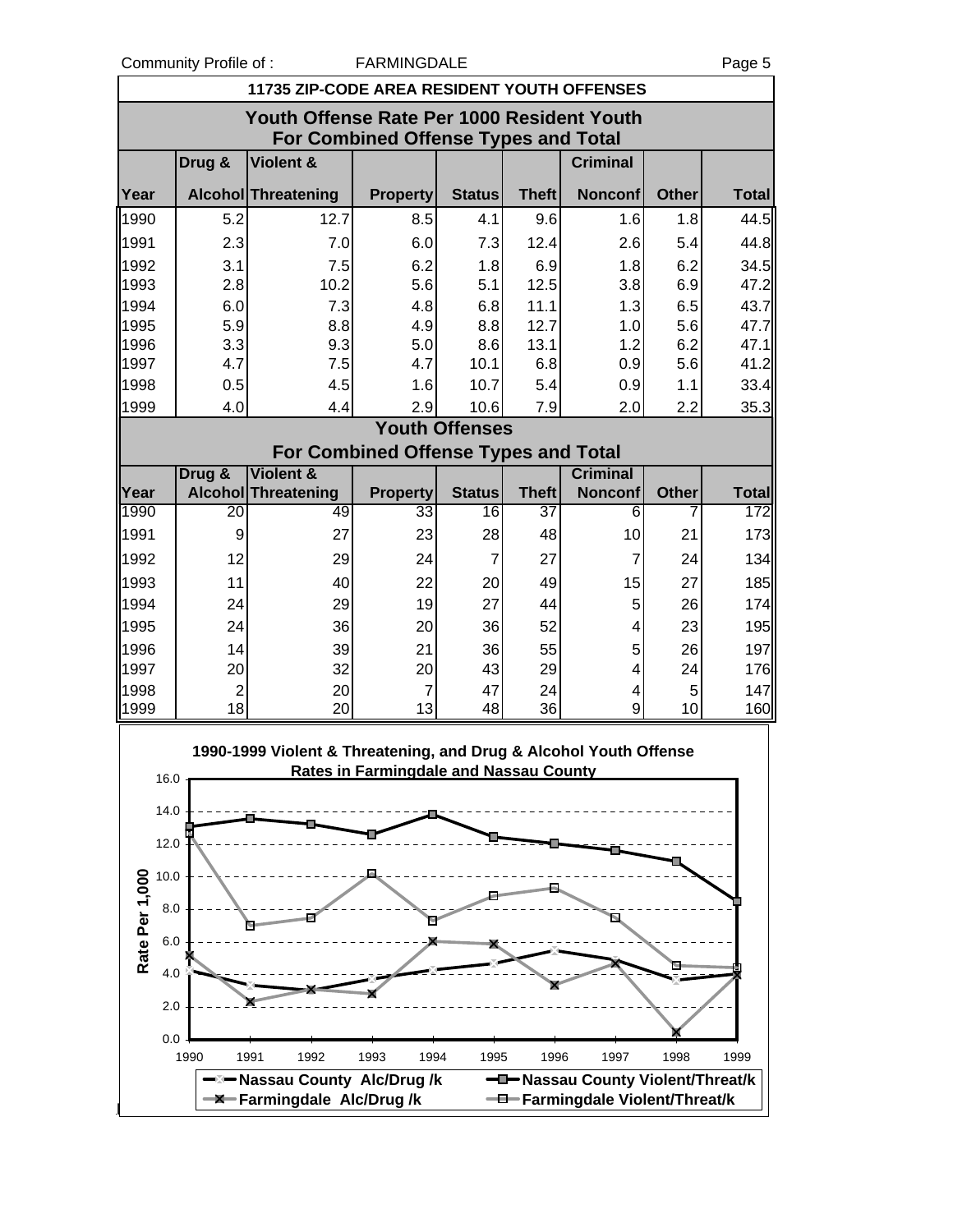

"Other" Communites Include: East Meadow, Westbury, Other NYS, Hicksville, Levittown, and Wantagh. Each community comprises less than 1.5% of all offenses.



"Other" Communities Include: Long Beach, Bellmore, Carle Pl, East Rockaway, Wantagh, Seaford, Bethpage, Floral Pk, Uniondale, Great Neck, New Cassel, and Hicksville. Each community comprises less than 2% of Farmingdale youth total.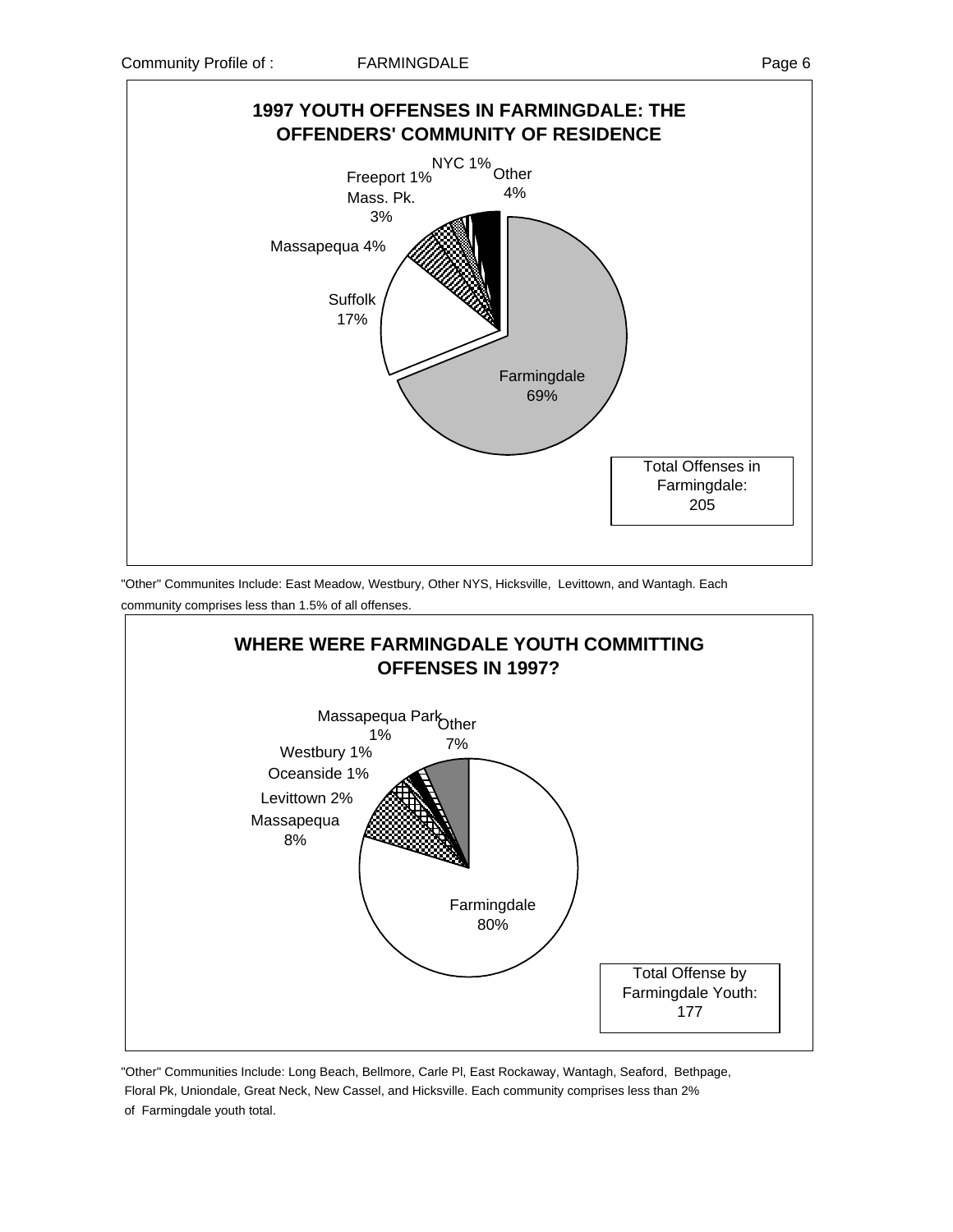|                      |                          |                            |                |                |                |                |                | 1991-97   |
|----------------------|--------------------------|----------------------------|----------------|----------------|----------------|----------------|----------------|-----------|
|                      |                          |                            |                |                |                |                |                | Percent   |
| Age                  | 1991                     | 1992                       | 1993           | 1994           |                | 1995 1996      | 1997           | Change    |
| 10 Yr & Le:          | $\overline{0}$           |                            | $\overline{2}$ | $\overline{2}$ | $\Omega$       |                | $\Omega$       |           |
| $\frac{0}{0}$        | 0.0%                     | 14.3%                      | 11.1%          | 9.1%           |                | 0.0% 3.1%      | 0.0%           |           |
| $11$ to $12$         | $\overline{\phantom{a}}$ | $\overline{0}$             | $\mathbf{1}$   | $\overline{1}$ | $\overline{2}$ | $\Omega$       |                | 0 -100.0% |
| $\frac{0}{0}$        | 4.8%                     | 0.0%                       | 5.6%           | 4.5%           |                | 5.9% 0.0%      | 0.0%           |           |
| $\overline{13}$      | 1                        | 1                          | $\mathbf 0$    | 1              | $\Omega$       | $\overline{4}$ | 2              | 100.0%    |
| $\%$                 | 4.8%                     | 14.3%                      | 0.0%           | 4.5%           | 0.0% ####      |                | 5.0%           |           |
| 14                   | $\overline{5}$           | $\mathbf{1}$               | 3              | $\overline{4}$ | 6              | 3              | 6              | 20.0%     |
| $\%$                 | 23.8%                    | 14.3%                      | 16.7%          | 18.2%          | 17.6% 9.4%     |                | 15.0%          |           |
| $\overline{15}$      | 10                       | $\overline{2}$             | $\overline{4}$ | $\overline{8}$ | 15             | $\overline{7}$ | 15             | 50.0%     |
| $\%$                 | 47.6%                    | 28.6%                      | 22.2%          | 36.4%          | 44.1% ####     |                | 37.5%          |           |
| 16                   | $\overline{4}$           | $\overline{\phantom{1}}$ 1 | 5              | $\overline{3}$ | 8              | $\overline{7}$ | 5              | 25.0%     |
| $\frac{0}{0}$        | 19.0%                    | 14.3%                      | 27.8%          | 13.6%          | 23.5% ####     |                | 12.5%          |           |
| 17 <sub>1</sub>      | $\Omega$                 |                            | $\overline{2}$ | 1              | $\Omega$       | 6              | 9              |           |
| $\%$                 | 0.0%                     | 14.3%                      | 11.1%          | 4.5%           | $0.0\%$        | ####           | 22.5%          |           |
| 18                   | $\mathbf 0$              | $\mathbf 0$                | $\mathbf 1$    | $\overline{2}$ | $\overline{3}$ | 3              | $\overline{1}$ |           |
| $\frac{0}{0}$        | 0.0%                     | 0.0%                       | 5.6%           | 9.1%           |                | 8.8% 9.4%      | 2.5%           |           |
| 19 to 20             | $\overline{0}$           | $\overline{0}$             | $\overline{0}$ | $\mathbf 0$    | $\Omega$       | 1              | $\overline{2}$ |           |
| %                    | 0.0%                     | 0.0%                       | 0.0%           | 0.0%           |                | 0.0% 3.1%      | 5.0%           |           |
| Farmingdale          |                          |                            |                |                |                |                |                |           |
| <b>Total</b>         | 21                       | $\overline{7}$             | 18             | 22             | 34             | 32             | 40             | 90.5%     |
| Rate Per 1,00        | 3.5                      | 1.1                        | 2.7            | 3.2            | 4.8            | 4.4            | 5.3            | 51.7%     |
| <b>Nassau County</b> |                          |                            |                |                |                |                |                |           |
| Rate Per 1,00        | 5.19                     | 6.63                       | 8.98           | 8.68           |                | 7.52 7.23      | 7.30           | 40.5%     |

| <b>Resident Farmingdale Runaway and Homeless Youth by Age Group</b> |  |  |  |  |
|---------------------------------------------------------------------|--|--|--|--|
|---------------------------------------------------------------------|--|--|--|--|

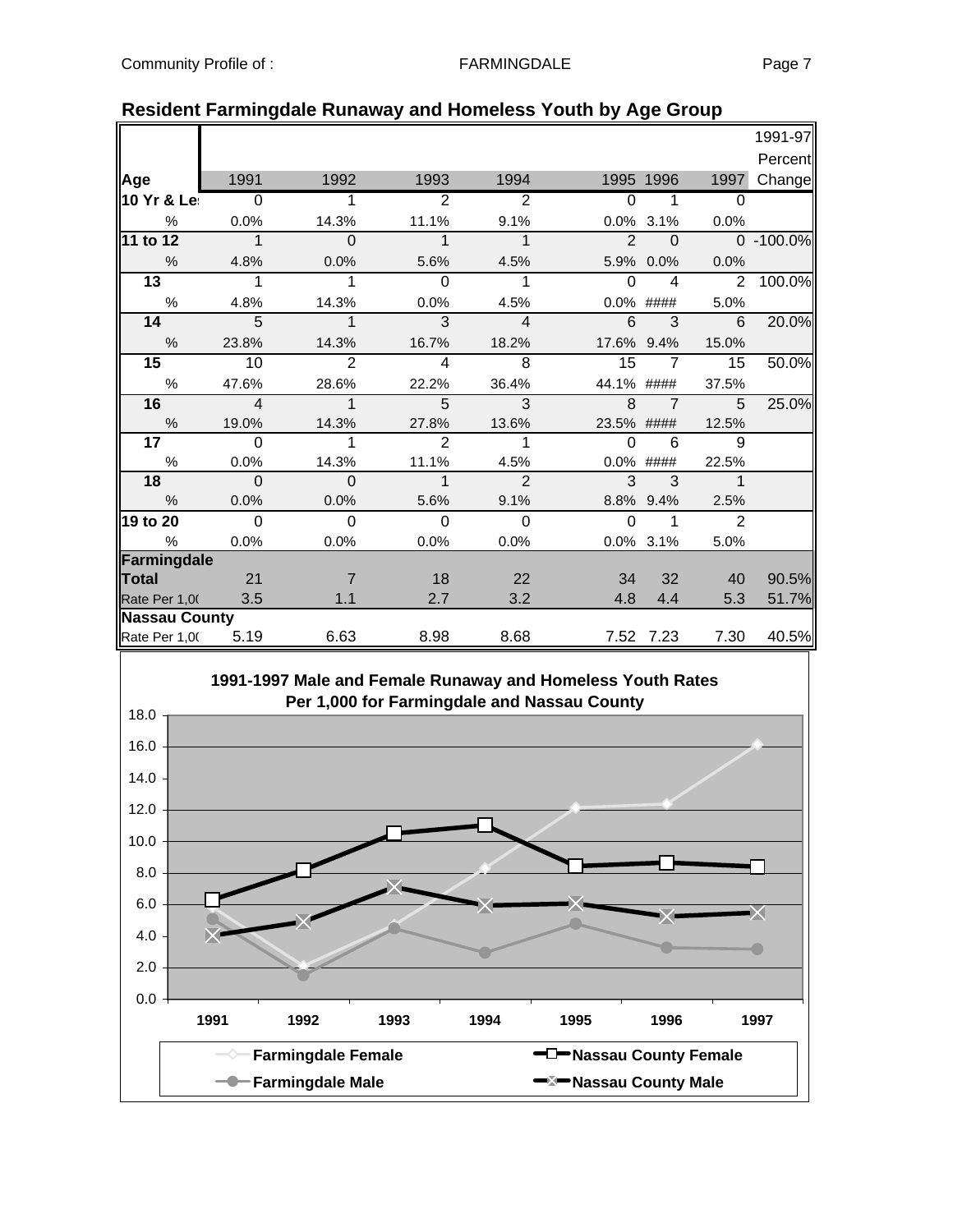Community Profile of The Tax Research Community Profile of Tax Research Page 8

## **PUBLIC SCHOOL ENROLLMENT IN FARMINGDALE UFSD**

|                  | European          | African  |          | Asian    | <b>Native</b>                                         |          |       |
|------------------|-------------------|----------|----------|----------|-------------------------------------------------------|----------|-------|
| Year             | American          | American | Latino   | American | American                                              | Total    |       |
|                  |                   |          |          |          |                                                       |          |       |
| 1987             | 5,130             | 336      | 176      | 112      | 6                                                     | 5,760    |       |
| 1988             | 4,884             | 332      | 211      | 107      | 5                                                     | 5,539    |       |
| 1989             | 4,610             | 278      | 202      | 145      | 1                                                     | 5,236    |       |
| 1990             | 4,494             | 330      | 218      | 119      | $\overline{2}$                                        | 5,163    |       |
| 1991             | 4,553             | 322      | 254      | 128      | 3                                                     | 5,260    |       |
| 1992             | 4,677             | 306      | 215      | 125      | 5                                                     | 5,328    |       |
| 1993             | 4,649             | 343      | 268      | 136      | 4                                                     | 5,400    |       |
| 1994             | 4,630             | 389      | 356      | 140      | 0                                                     | 5,515    |       |
| 1995             | 4,705             | 393      | 342      | 187      | 10                                                    | 5,637    |       |
| 1996             | 4,750             | 419      | 399      | 198      | 10                                                    | 5,776    |       |
| 1997             | 4,789             | 382      | 429      | 211      | 5                                                     | 6,252    |       |
| 1998             | 4,956             | 431      | 410      | 209      | 5                                                     | 6,010    |       |
| 1999             | 5,039             | 399      | 501      | 185      | 5                                                     | 6,129    |       |
|                  |                   |          |          |          | Net Change in School Enrollment Between 1987 and 1999 |          |       |
|                  |                   | European | African  |          | Asian                                                 | Native   |       |
|                  | 1987-99           | American | American | Latino   | American                                              | American | Total |
| Change in Number |                   | -91      | 63       | 325      | 73                                                    | -1       | 369   |
|                  | Change as Percent | $-2%$    | 19%      | 185%     | 65%                                                   | $-17%$   | 6%    |

| Net Change in School Enrollment Between 1993 and 1999 |          |     |                    |          |               |        |  |  |  |
|-------------------------------------------------------|----------|-----|--------------------|----------|---------------|--------|--|--|--|
|                                                       | European |     | African            | Asian    | <b>Native</b> |        |  |  |  |
| 1993-99                                               | American |     | American<br>Latino | American | American      | Totall |  |  |  |
| Change in Number                                      |          | 390 | 56                 | 233      | 49            | 729    |  |  |  |
| Change as Percent                                     |          | 8%  | 16%                | 87%      | 36%<br>0%     | 14%    |  |  |  |



\* The Native American percent increase is omitted from this chart because enrollment changes that begin or end with 10 or fewer students distort comparisons among the various enthic groups.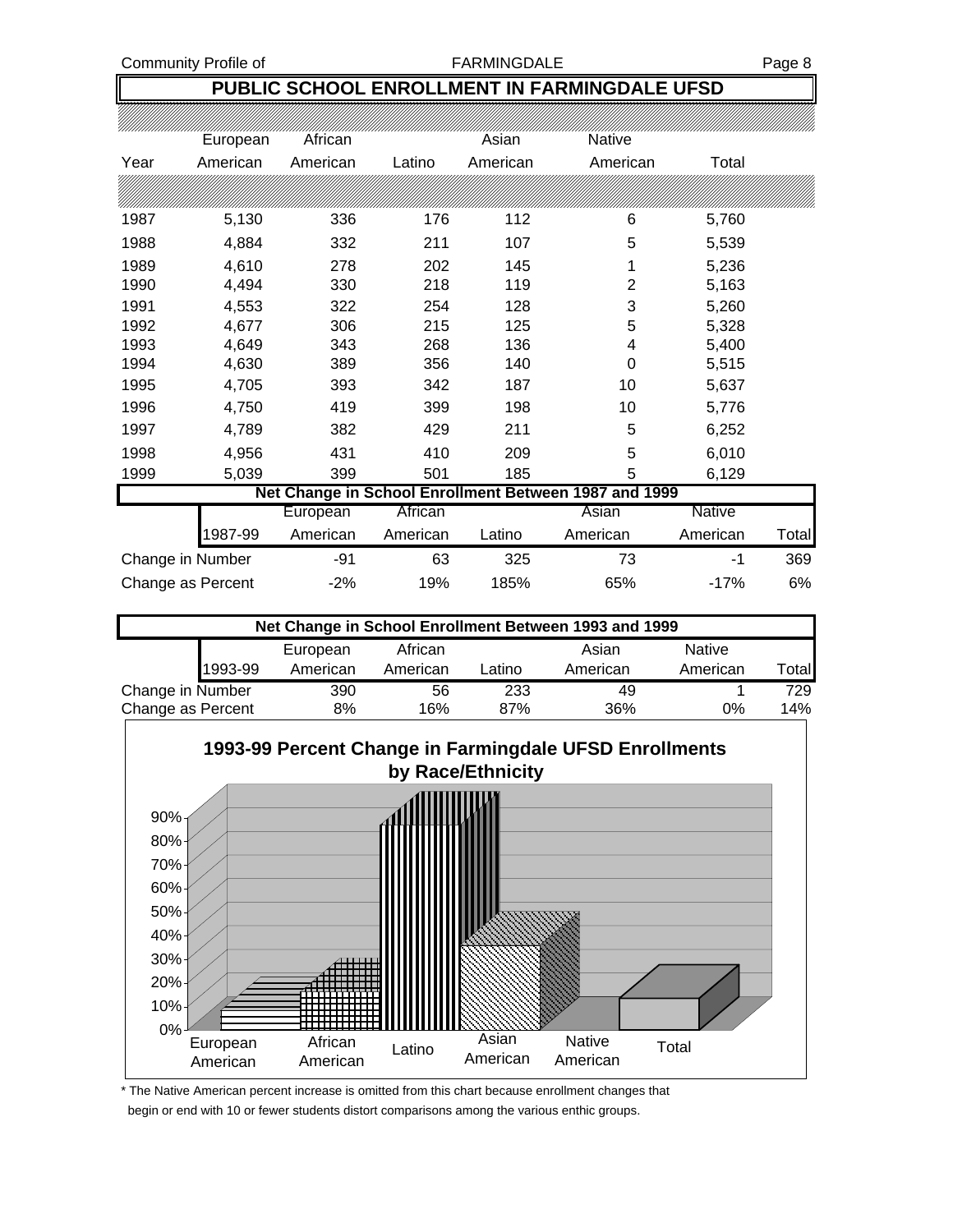### Community Profile of : The Page 9 September 2014 of the Page 9

### FARMINGDALE

## **REPORTED LIMITED ENGLISH PROFICIENT ENGLISH LANGUAGE LEARNERS (LEP/ELLs) IN FARMINGDALE UFSD\***

|                                                                              | Reported Number and Percent of LEP/ELL Students in Farmingdale UFSD, |                         |               |                         |         |                         |  |  |  |
|------------------------------------------------------------------------------|----------------------------------------------------------------------|-------------------------|---------------|-------------------------|---------|-------------------------|--|--|--|
| <b>Oyster Bay and Nassau County</b>                                          |                                                                      |                         |               |                         |         |                         |  |  |  |
| <b>Farmingdale UFSD</b><br><b>Town of Oyster Bay</b><br><b>Nassau County</b> |                                                                      |                         |               |                         |         |                         |  |  |  |
| Year                                                                         | <b>Number</b>                                                        | <b>Percent of</b>       | <b>Number</b> | <b>Percent of</b>       | Number  | <b>Percent of</b>       |  |  |  |
|                                                                              |                                                                      | <b>Total Enrollment</b> |               | <b>Total Enrollment</b> |         | <b>Total Enrollment</b> |  |  |  |
| 1992                                                                         | 85                                                                   | 1.6%                    | 837           | 2.2%                    | 6,044   | 3.5%                    |  |  |  |
| 1993                                                                         | 135                                                                  | 2.5%                    | 873           | 2.3%                    | 6,963   | 4.0%                    |  |  |  |
| 1994                                                                         | 168                                                                  | 3.0%                    | 874           | 2.3%                    | 7,492   | 4.2%                    |  |  |  |
| 1995                                                                         | 180                                                                  | 3.2%                    | 879           | 2.3%                    | 7,823   | 4.3%                    |  |  |  |
| 1996                                                                         | 162                                                                  | 2.8%                    | 883           | 2.2%                    | 8,276   | 4.5%                    |  |  |  |
| 1997                                                                         | 189                                                                  | 3.2%                    | 1,009         | 2.5%                    | 9,219   | 4.9%                    |  |  |  |
| 1998                                                                         | 230                                                                  | 3.8%                    | 1,026         | 2.5%                    | 9,353   | 4.8%                    |  |  |  |
| 1999                                                                         | 245                                                                  | 4.0%                    | 1,125         | 2.7%                    | 10,077  | 5.1%                    |  |  |  |
| 1999 Total                                                                   |                                                                      |                         |               |                         |         |                         |  |  |  |
| Enrollment                                                                   | 6,129                                                                |                         | 42,287        |                         | 195,804 |                         |  |  |  |
| 1992 - 1999                                                                  | 188.2%                                                               |                         | 34.5%         |                         | 66.7%   |                         |  |  |  |
| % Change                                                                     |                                                                      |                         |               |                         |         |                         |  |  |  |

\* In the 1998-1999 school year, there were 77 different languages spoken by students enrolled

in Nassau County public schools.



The annual number of reported LEP/ELLs enrollment is based upon the number of Limited English Proficient

English Language Learners in the local district as reported on the State Education Department/

The University of the State of New York, Commissioners Regulations Part 154 Application.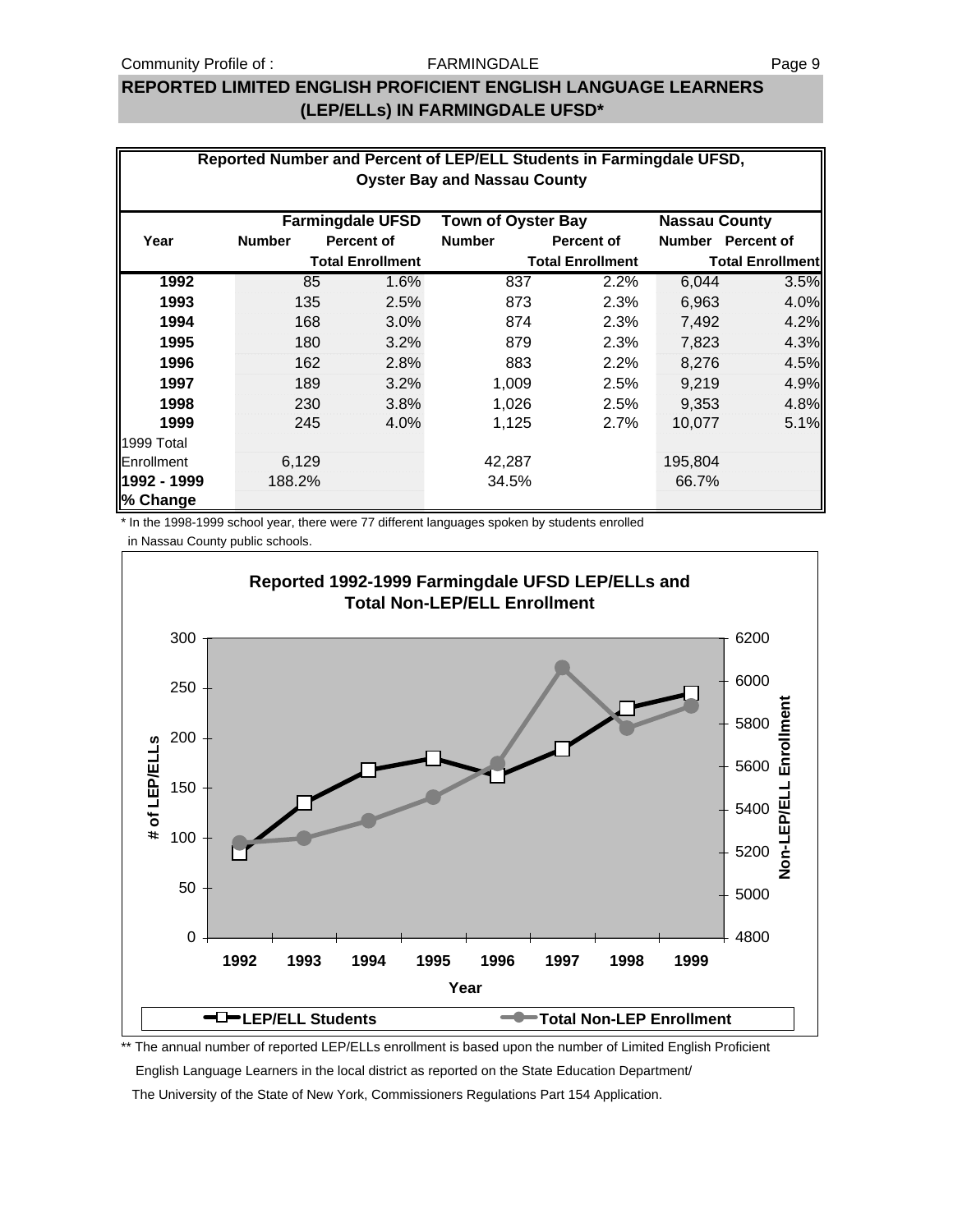Community Profile of : THE FARMINGDALE **FARMING PAGE 10** 

 **Dropout Percents in Farmingdale, Town of Oyster Bay, and Nassau County**

| DROPOUT NUMBERS & PERCENTS OF HIGH SCHOOL ENROLLMENT* |                       |     |          |                  |          |               |  |  |
|-------------------------------------------------------|-----------------------|-----|----------|------------------|----------|---------------|--|--|
| Year                                                  | District-# District-% |     | Town-#** | $\frac{9}{6}$ ** | County-# | $\frac{9}{6}$ |  |  |
|                                                       |                       |     |          |                  |          |               |  |  |
| 1987                                                  | 71                    | 3.3 | 260      | 1.8              | 1284     | 2.0           |  |  |
| 1988                                                  | 88                    | 4.4 | 267      | 2.1              | 1177     | 2.0           |  |  |
| 1989                                                  | 53                    | 3.1 | 160      | 1.3              | 932      | 1.7           |  |  |
| 1990                                                  | 49                    | 3.0 | 114      | 1.0              | 759      | 1.4           |  |  |
| 1991                                                  | 20                    | 1.2 | 71       | 0.6              | 613      | 1.2           |  |  |
| 1992                                                  | 22                    | 1.4 | 81       | 0.7              | 654      | 1.2           |  |  |
| 1993                                                  | 13                    | 0.8 | 69       | 0.6              | 630      | 1.2           |  |  |
| 1994                                                  | 19                    | 1.2 | 52       | 0.5              | 724      | 1.4           |  |  |
| 1995                                                  | 17                    | 1.1 | 67       | 0.6              | 531      | 1.0           |  |  |
| 1996                                                  | 23                    | 1.4 | 80       | 0.7              | 477      | 0.9           |  |  |
| 1997                                                  | 6                     | 0.4 | 58       | 0.5              | 479      | 0.9           |  |  |
| 1998                                                  | 21                    | 1.3 | 85       | 0.8              | 489      | 0.8           |  |  |

\*Dropout Rate = Dropouts divided by 9-12 grade enrollment including ungraded secondary enrollment. A dropout

is defined as any pupil who left school prior to graduation & did not enter another school or program leading to a GED.



\*\*Town data based on a weighted average of communities which are fully or partially located within town boundaries.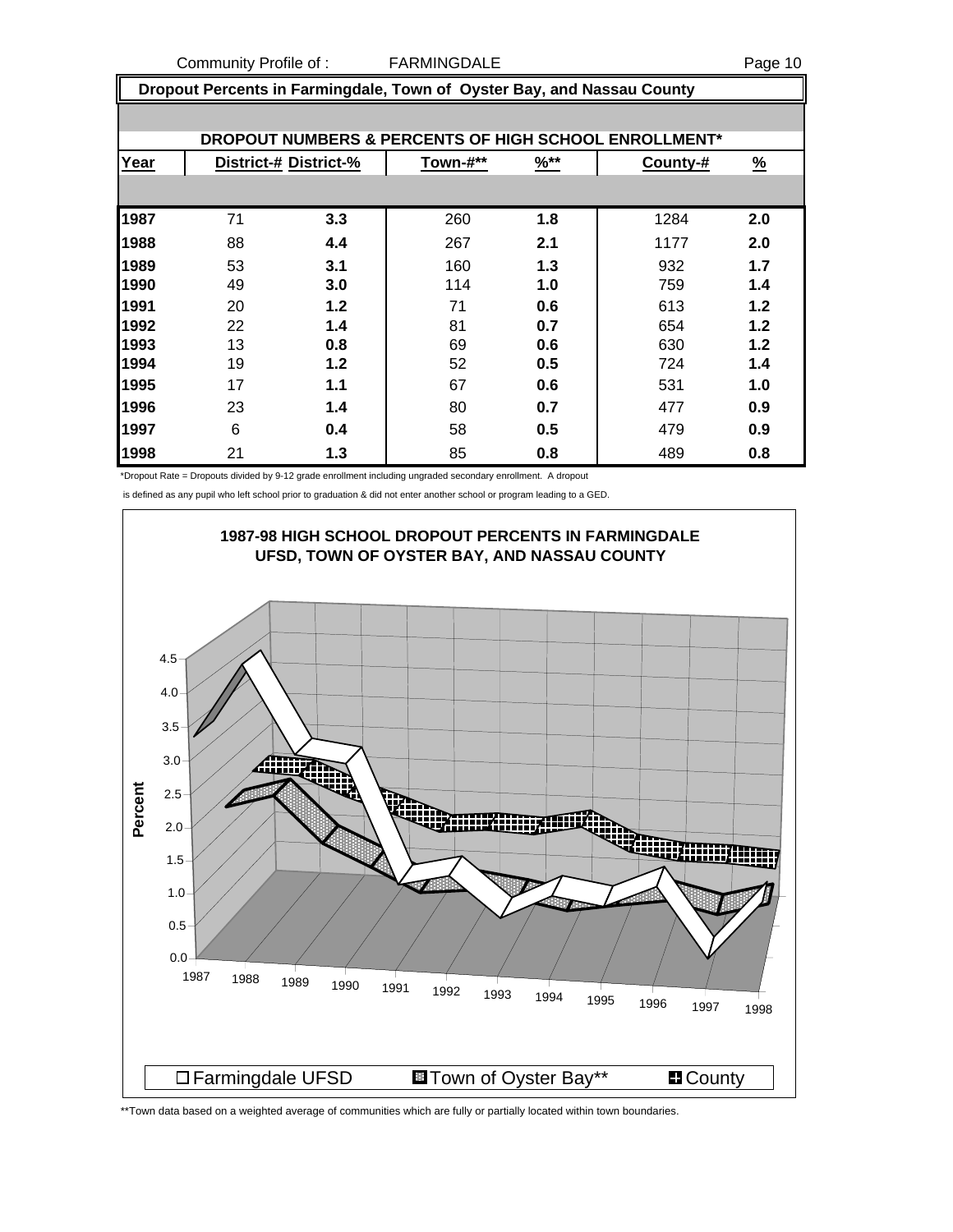| 1982-97 Total Births and Fertility Rates For Farmingdale 11735 |             |           |                      |           |                       |           |  |  |
|----------------------------------------------------------------|-------------|-----------|----------------------|-----------|-----------------------|-----------|--|--|
| Nassau County and New York State*                              |             |           |                      |           |                       |           |  |  |
|                                                                | Farmingdale |           | <b>Nassau County</b> |           | <b>New York State</b> |           |  |  |
|                                                                |             | Fertility |                      | Fertility |                       | Fertility |  |  |
| Year                                                           | Births**    | Rate      | <b>Births</b>        | Rate      | <b>Births</b>         | Rate      |  |  |
| 1982                                                           | 305         | 70.7      | 14,342               | 49.0      | 246,889               | 59.6      |  |  |
| 1983                                                           | 295         | 65.7      | 14,541               | 49.8      | 248,222               | 59.6      |  |  |
| 1984                                                           | 295         | 63.3      | 14,758               | 50.6      | 250,436               | 59.9      |  |  |
| 1985                                                           | 295         | 61.1      | 15,247               | 52.3      | 258,826               | 61.6      |  |  |
| 1986                                                           | 294         | 58.8      | 15,567               | 53.5      | 263,045               | 62.3      |  |  |
| 1987                                                           | 310         | 59.9      | 16,504               | 56.8      | 271,355               | 64.0      |  |  |
| 1988                                                           | 321         | 60.0      | 17,072               | 58.8      | 279,976               | 65.8      |  |  |
| 1989                                                           | 370         | 67.0      | 17,700               | 61.1      | 290,528               | 67.9      |  |  |
| 1990                                                           | 370         | 65.0      | 18,180               | 62.8      | 297,468               | 69.3      |  |  |
| 1991                                                           | 394         | 69.6      | 17,864               | 62.2      | 292,523               | 68.1      |  |  |
| 1992                                                           | 436         | 77.6      | 18,065               | 63.3      | 287,531               | 67.2      |  |  |
| 1993                                                           | 431         | 77.0      | 17,931               | 63.2      | 282,377               | 66.3      |  |  |
| 1994                                                           | 419         | 75.1      | 17,903               | 64.6      | 277,945               | 65.6      |  |  |
| 1995                                                           | 389         | 70.0      | 18,084               | 66.0      | 271,042               | 64.3      |  |  |
| 1996                                                           | 371         | 67.5      | 17,722               | 63.8      | 263,611               | 63.0      |  |  |
| 1997                                                           | 368         | 67.5      | 17,100               | 62.0      | 256,976               | 61.8      |  |  |



\* Fertility rate based on live births per 1,000 female population 15-44. Data for 1990-97 reflect zip code

boundaries. Data for prior years reflect the local zip-code community based upon as census tracts data.

\*\* The number of births to mothers in the Farmingdale area is a three year "running" average for all years. Source: Nassau County & New York State Departments of Health.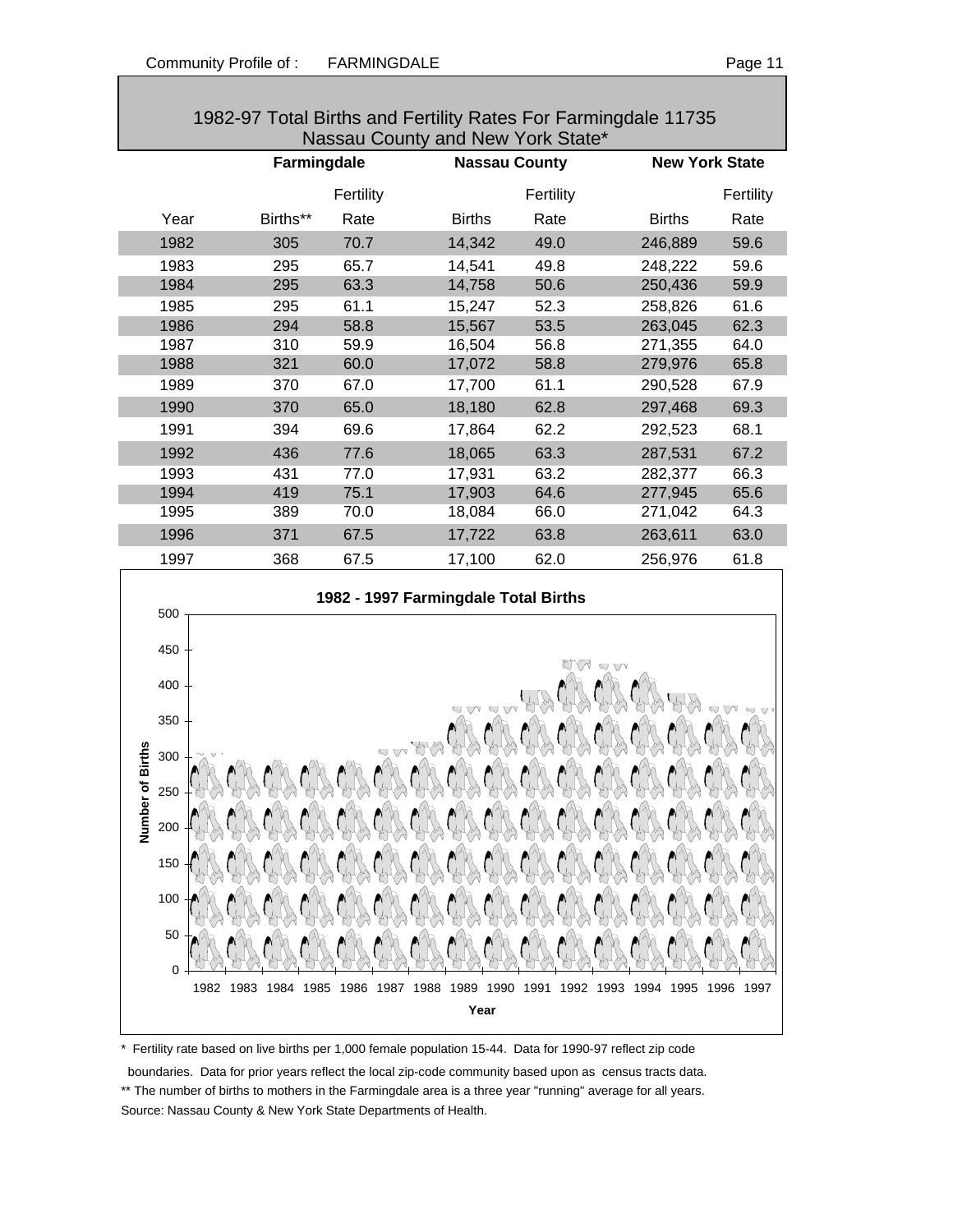| 1984-97 Births To Teen Mothers and Fertility Rates         |
|------------------------------------------------------------|
| For Farmingdale 11735*, Nassau County and New York State** |

|      | Farmingdale    |           |               | <b>Nassau County</b> |               | <b>New York State</b> |  |
|------|----------------|-----------|---------------|----------------------|---------------|-----------------------|--|
|      | Teen           | Fertility | Teen          | Fertility            | Teen          | Fertility             |  |
| Year | <b>Births</b>  | Rate      | <b>Births</b> | Rate                 | <b>Births</b> | Rate                  |  |
| 1984 | 9              | 11.8      | 668           | 12.2                 | 25,658        | 35.7                  |  |
| 1985 | 9              | 12.2      | 711           | 13.4                 | 25,470        | 36.4                  |  |
| 1986 | $\overline{7}$ | 9.8       | 685           | 13.4                 | 25,134        | 37.0                  |  |
| 1987 | 9              | 12.4      | 677           | 13.8                 | 25,080        | 38.0                  |  |
| 1988 | 10             | 13.8      | 663           | 14.1                 | 25,861        | 40.3                  |  |
| 1989 | 14             | 20.6      | 679           | 15.0                 | 26,593        | 42.7                  |  |
| 1990 | 14             | 21.3      | 674           | 15.6                 | 26,553        | 44.0                  |  |
| 1991 | 14             | 21.8      | 672           | 16.0                 | 26,216        | 44.1                  |  |
| 1992 | 14             | 21.3      | 629           | 15.1                 | 25,330        | 43.4                  |  |
| 1993 | 11             | 16.4      | 700           | 18.4                 | 25,515        | 44.3                  |  |
| 1994 | 9              | 13.4      | 682           | 18.2                 | 25,852        | 45.3                  |  |
| 1995 | $\overline{7}$ | 9.4       | 668           | 18.0                 | 24.805        | 43.6                  |  |
| 1996 | 5              | 7.4       | 637           | 15.8                 | 23,864        | 41.8                  |  |
| 1997 | 5              | 7.0       | 561           | 13.9                 | 22,185        | 38.5                  |  |



\* The number of birth to teen mothers in the Farmingdale area is a three year "running" average for all years.

\*\* Fertility rate based on live births per 1,000 female population 15-19. Data for 1990-97 reflect zip code boundaries. Data for prior years reflect the local community as comprised by census tracts. Source: Nassau County & New York State Departments of Health.